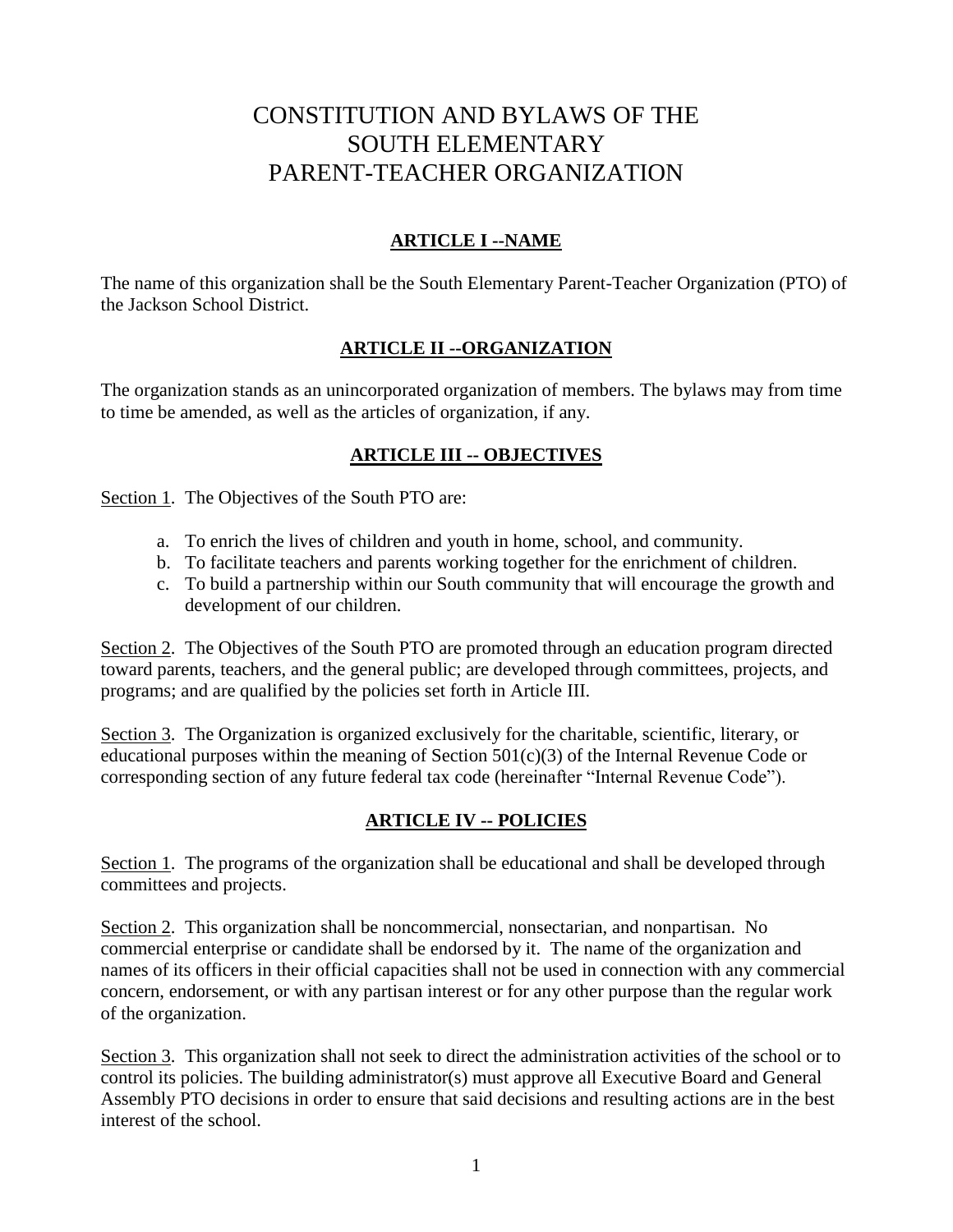Section 4. This organization may cooperate with other organizations and agencies active in child welfare, provided the organizations remain separate legal entities.

Section 5. No part of the net earnings of the Organization shall inure to the benefit of, or be distributable to, its members, officer, or other private persons except that the Organization shall be authorized and empowered to pay reasonable compensation for services rendered.

Section 6. No PTO fundraiser shall financially benefit a PTO member, faculty member, student or parent without prior executive board approval.

Section 7. No substantial part of the activities of the Organization shall be the carrying on of propaganda or otherwise attempting to influence legislation, and the Organization shall not participate in or intervene (including the publication or distribution of statements) in any political campaign on behalf of any candidate for public office.

Section 8. Notwithstanding any other provision of this Constitution and Bylaws, the Organization shall not carry on any other activities not permitted to be carried on (a) by an organization exempt from Federal Income Tax under Section 501 (c)(3) of the Internal Revenue Code of 1986 (or the corresponding provision of any future United States Internal Revenue Law) or (b) by an organization contributions to which are deductible under Section 170 (c) (2) of the Internal Revenue Code of 1986 (or the corresponding provision of any future United Stated Internal Revenue Law).

Section 9. Upon any dissolution of the Organization, the Board of Directors shall, after paying or making provisions for the payment of all the liabilities of the organization, dispose of all the assets of the Organization exclusively for the purposes of the Organization in such manner, or to such organizations organized and operated exclusively for charitable, educational, or scientific purposes as shall at the time qualify as an exempt organization or organizations under Section  $501(c)(3)$  of the Internal Revenue Code of 1986 (or the corresponding provision of any future United States Internal Revenue Law), as the Board of Directors shall determine.

Section 10. The organization exists as an unincorporated organization of its members. Its bylaws comprise these "Articles of Organization" as from time to time may be amended and reviewed.

#### **ARTICLE V MEMBERSHIP AND DUES**

Section 1. Any parent, step-parent, or guardian of one or more students of South Elementary School and any staff member who is interested in the objectives of the PTO and willing to uphold its policies and subscribe to its bylaws may become a member.

Section 2. The annual dues, if any, are to be decided upon by the PTO Executive Board at their first official meeting.

Section 3. The membership year will be from September 1 through August 31.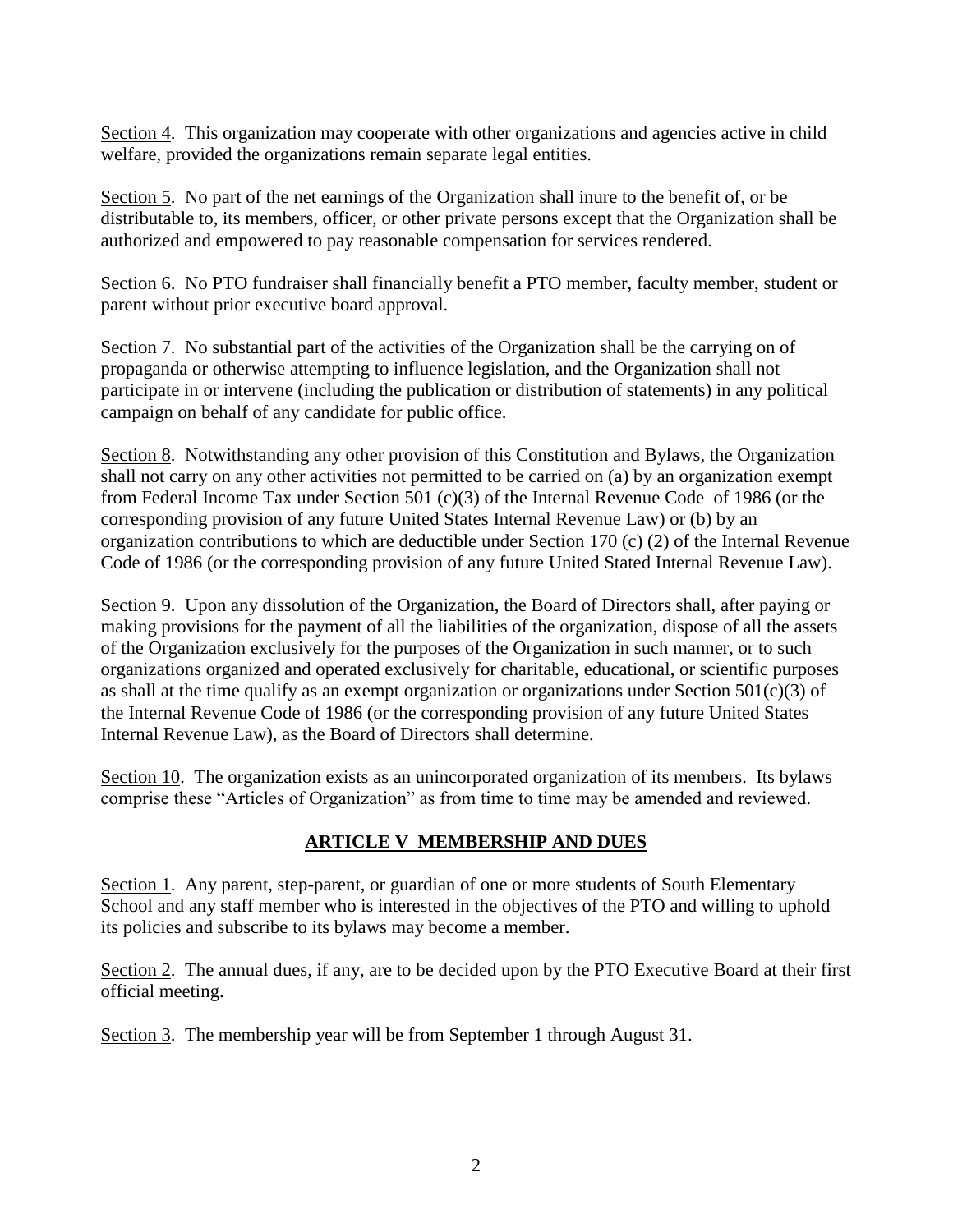## **ARTICLE VI -- OFFICERS AND THEIR ELECTION**

Section 1. The executive officers of this organization shall be President, Vice President, Secretary, and Treasurer.

Section 2. Nomination of officers shall be made by a nominating committee comprised of five members: one executive officer not seeking re-elections who shall be the chairperson, and four from the membership at large who are not seeking election, all of whom are appointed by the executive board.

The nominating committee shall place in nomination one name for each office and present this slate via publication issued to the entire general membership at least 4 weeks prior to the spring election meeting. Additional nomination may be made from the floor with consent of the individual being nominated.

Section 3. Officers shall be elected by the membership at the spring meeting. The incoming officers may begin such functions as are necessary to plan the upcoming year, but the outgoing officers shall remain responsible for the continuation of the current year until school ends for the summer, at which time all business must be turned over to the new officers.

Voting shall be determined from a simple majority by balloting except when there are but one candidate for each office. Then the election may be by voice vote. Candidates will be limited to those previously slated. Officers shall serve a one-year term. No officer shall serve more than three consecutive terms in the same office.

Section 4. A vacancy occurring in an office shall be filled by a majority vote of the executive committee. In case a vacancy occurs in the office of President, the Vice President shall assume the office of President.

Section 5. Any officer who is absent two consecutive meetings, i.e., Executive Committee and Organization, shall be deemed inactive unless absences are due to extenuating circumstances and the Executive Committee receives such notification. Any office having an inactive officer shall automatically be declared vacant and shall be filled as outlined in Article V, Section 4.

## **ARTICLE VII -- DUTIES OF OFFICERS**

Section 1. The President shall:

- a. Preside at general and annual meetings of this local PTO;
- b. Serve as an exercising member of all committees;
- c. Coordinate the work of the officers and committees of this local PTO in order that the objectives may be promoted;
- d. With input from all interested South PTO members, set the agenda;
- e. Publish agenda five (5) days prior to meeting and make available to the school community;
- f. Appoint Committee Chairpersons with the approval of the Board, including a nominating committee in February; and
- g. Perform such other duties as may be provided for by these ByLaws.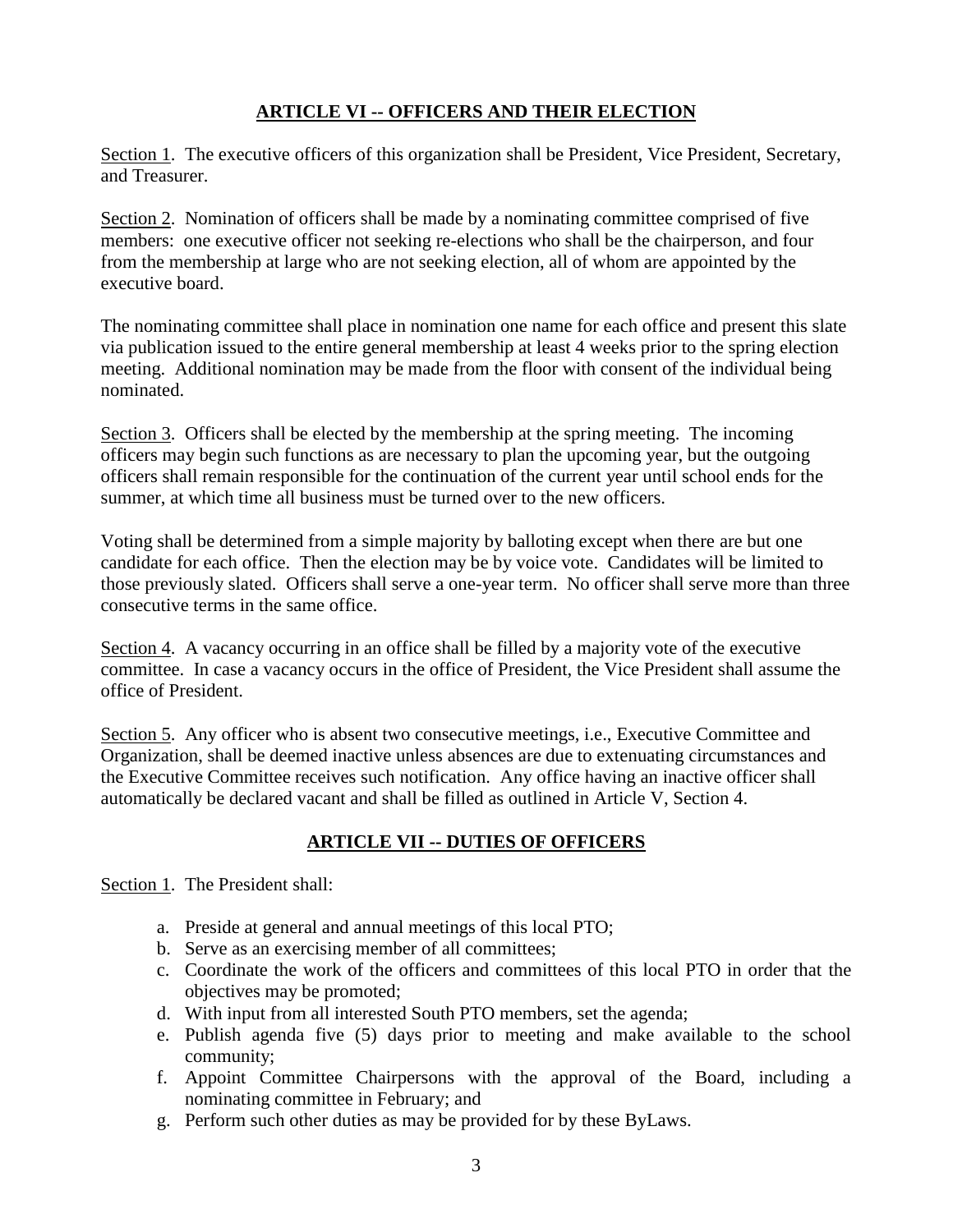h. Has to have previously served on a Jackson R2 PTO Executive Board.

Section 2. The Vice President shall:

- a. Act as aide to the President;
- b. Attend PTO meetings;
- c. Perform the duties of the President in the President's absence or inability to serve;
- d. Shall serve as an exercising member of all committees; and
- e. Perform such other duties as may be provided for by these ByLaws.

Section 3. The Secretary shall:

- a. Attend meetings and record the minutes of the general and annual meetings of this South PTO;
- b. Publish a summary of the minutes within five (5) school days or sooner;
- c. Prepare a summary of all unfinished business for the use of the President and Board;
- d. Be prepared to read the records of any previous meetings;
- e. Have a current copy of the ByLaws;
- f. Keep a calendar of PTO and school events;
- g. Maintain a membership list; and
- h. Perform such other duties as may be provided for by these ByLaws.
- Section 4. The treasurer shall:
	- a. Have custody of the funds of this local PTO;
	- b. Attend PTO meetings and report at each;
	- c. Maintain a full account of funds of this local PTO;
	- d. Make disbursements as authorized by the President, Executive Board or South PTO (as stated in Article IX, Sections 6-8) and in accordance with the budget.
	- e. Sign checks in accordance to fiscal policy guidelines (Article IX);
	- f. Keep a full and accurate account of the receipts and disbursements in the book belonging to the South PTO and reconcile monthly;
	- g. Present an annual report of the financial condition of the Organization; and
	- h. Perform such other duties as may be provided by these ByLaws.

## **ARTICLE VIII -- DUTIES OF EXECUTIVE BOARD**

Section 1. The Executive Board shall consist of the President, Vice President, Secretary, Treasurer, Fundraising Chair, Parent Involvement Chair, Principal(s), and two teacher representatives. The teacher representatives will serve no more than two consecutive years and shall be selected by the teachers.

Section 2. The Executive Board shall have general charge and control of affairs, funds, and properties of the PTO and shall maintain records of such in a central location including, but not limited to, prior budgets, check registers, governmental forms, committee reports, contracts, and correspondence.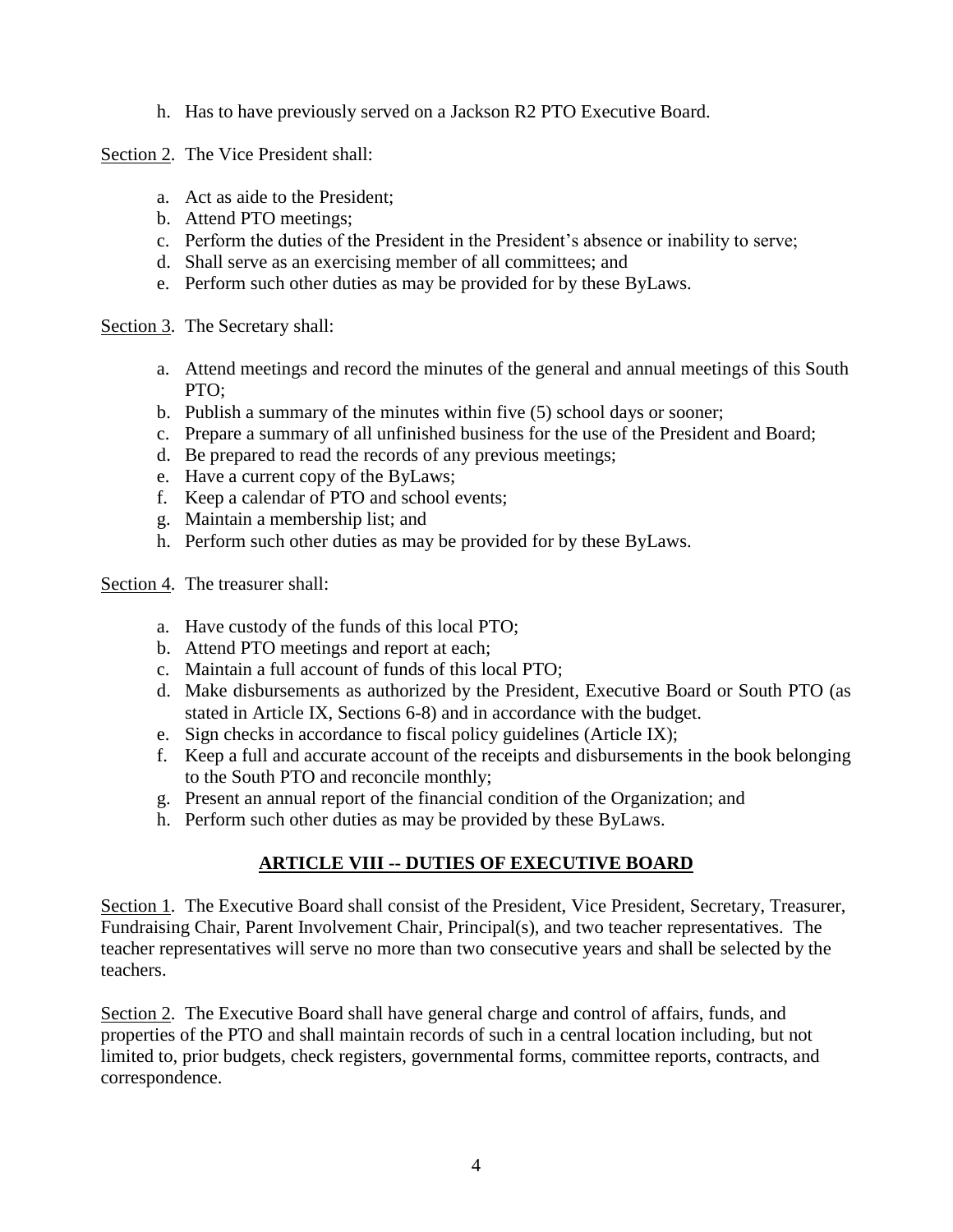Section 3. The Executive Board shall hold at least three (3) sessions during the year as scheduled by the President. The President or a majority of the Executive Committee may call special meetings.

Section 4. The Executive Board shall interpret the bylaws, policies, and standing rules of the PTO.

Section 5. A simple majority of the Executive Board shall constitute a quorum.

Section 6. The Executive Board shall present business reports at general PTO meeting.

Section 7. The President, as Chair, shall maintain the right to table discussions or voting, at his/her discretion, for such reasons as new agenda items, time constraints, or items that require more information.

## **ARTICLE IX -- COMMITTEES**

Section 1. Members of this local PTO shall be eligible to serve in any elective or appointive positions.

Section 2. The South PTO may create such standing and special committees as it may deem necessary to promote the Objectives of this local PTO and carry on the work of this local PTO.

Section 3. Each committee chair may be eligible to serve consecutive terms.

## **ARTICLE X -- FISCAL POLICY**

Section 1. The Treasurer's accounts shall be examined annually by the finance committee no later than June 15. When the auditing committee is satisfied that the Treasurer's final report is in order, they shall sign a statement of fact at the end of the report.

Section 2. The Executive Committee will establish an annual working budget that reflects expected revenues/expenditures of the PTO. The President will preside. The budget will be presented for approval no later than the second PTO Meeting of the new school year.

Section 3. The budget must include a minimum of \$5,000.00 designated for the following year's PTO.

Section 4. The Treasurer shall complete other duties that may deemed necessary by the Executive Board including, but not limited to filing all necessary forms with the appropriate governmental authorities.

Section 5. The Treasurer shall log all PTO gifts to the school as a part of the Treasurer's records, to be kept in a central location.

Section 6. The President (or Vice President in the President's absence) may approve unbudgeted expenditures up to \$100.00 with the approval of building administrator(s).